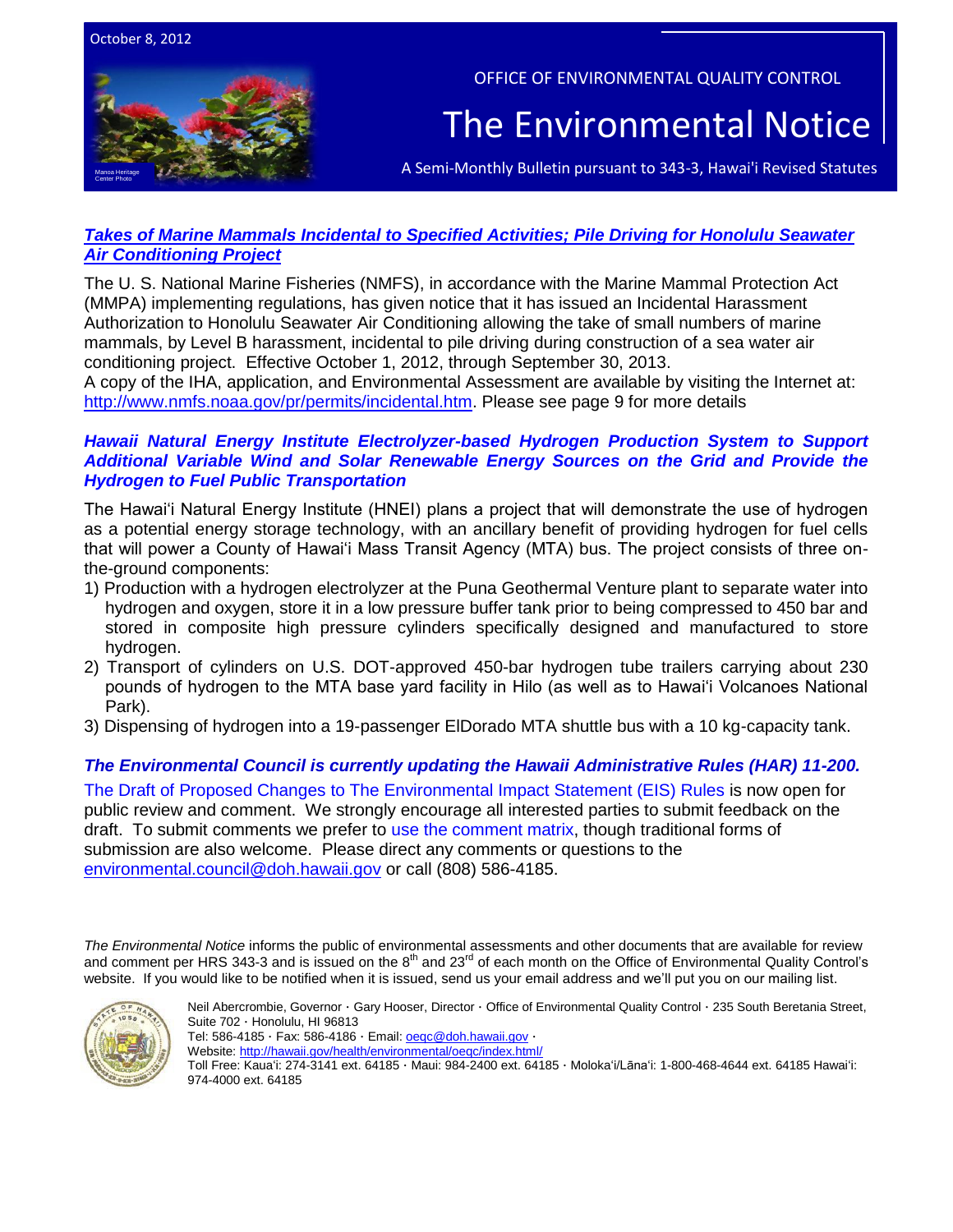## **HAWAIʻI (HRS 343)**

| 2.                   | 1. Hawai'i Natural Energy Institute Electrolyzer-based Hydrogen Production System DEA (AFONSI) 3        |  |
|----------------------|---------------------------------------------------------------------------------------------------------|--|
|                      | <b>MAUI (HRS 343)</b>                                                                                   |  |
|                      |                                                                                                         |  |
|                      | O'AHU (HRS 343)                                                                                         |  |
|                      | 6. Pearl City Corporation Yard, Division of Road Maintenance Facility Redevelopment FEA (FONSI)  6      |  |
|                      | KAUAI (HRS 343)                                                                                         |  |
|                      |                                                                                                         |  |
|                      |                                                                                                         |  |
|                      | <b>SHORELINE NOTICES</b>                                                                                |  |
|                      | <b>COASTAL ZONE MANAGEMENT NOTICES</b>                                                                  |  |
|                      | <b>FEDERAL NOTICES</b>                                                                                  |  |
| 2.                   | Takes of Marine Mammals Incidental to Specified Activities; Pile Driving for Honolulu Seawater Air      |  |
| 3 <sub>1</sub><br>4. | 90-Day Finding on Petitions To List the Northeastern Pacific Ocean Distinct Population Segment of Great |  |
|                      |                                                                                                         |  |
| 6.                   |                                                                                                         |  |

**GLOSSARY** ............................................................................................................................................................. 13



**Note**: If you get a message saying that the file is damaged when you click on the link, then the file is too big to open within your web browser. To view the file, download directly to your hard drive by going to File and select Save As in your web browser.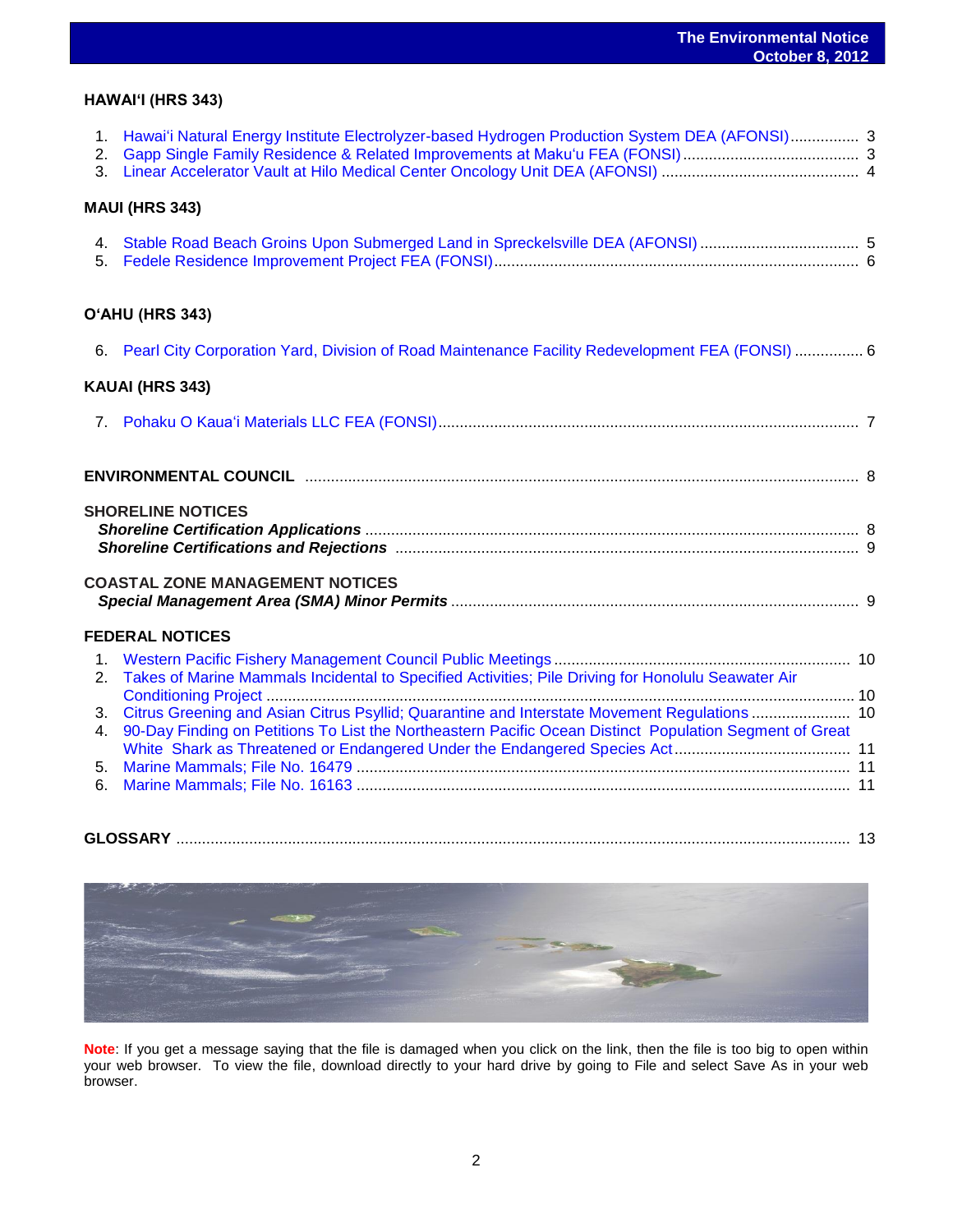## **HAWAIʻI (HRS 343)**

**1. [Hawaii Natural Energy Institute Electrolyzer-based Hydrogen Production System to Support](http://oeqc.doh.hawaii.gov/Shared%20Documents/EA_and_EIS_Online_Library/Hawaii/2010s/2012-10-08-DEA-Hawaii-Natural-Energy-Institute-Electrolyzer-Based-Hydrogen-Production-System.pdf)  [Additional Variable Wind and Solar Renewable Energy Sources on the Grid and Provide the](http://oeqc.doh.hawaii.gov/Shared%20Documents/EA_and_EIS_Online_Library/Hawaii/2010s/2012-10-08-DEA-Hawaii-Natural-Energy-Institute-Electrolyzer-Based-Hydrogen-Production-System.pdf)  [Hydrogen to Fuel Public Transportation,](http://oeqc.doh.hawaii.gov/Shared%20Documents/EA_and_EIS_Online_Library/Hawaii/2010s/2012-10-08-DEA-Hawaii-Natural-Energy-Institute-Electrolyzer-Based-Hydrogen-Production-System.pdf) DEA (AFONSI)**

| Island:            | Hawaiʻi                                                                                                   |  |  |  |  |  |
|--------------------|-----------------------------------------------------------------------------------------------------------|--|--|--|--|--|
| District:          | South Hilo and Puna                                                                                       |  |  |  |  |  |
| TMK:               | (3rd.) 1-4-001:002 (por.) & 2-2-058:018 (por.)                                                            |  |  |  |  |  |
| <b>Permits:</b>    | County of Hawai'i: Planning Department: Plan Approval; State of Hawai'i: State Historic                   |  |  |  |  |  |
|                    | Preservation Division Determination of No Effect                                                          |  |  |  |  |  |
|                    | <b>Proposing/Determination</b>                                                                            |  |  |  |  |  |
| Agency:            | State of Hawai'i, Hawai'i Natural Energy Institute, 1680 East-West Road, POST 109,<br>Honolulu, HI 96821. |  |  |  |  |  |
|                    | Contact: Mitch Ewan, (808) 956-2337                                                                       |  |  |  |  |  |
| <b>Consultant:</b> | Geometrician Associates, PO Box 396, Hilo, HI 96721.                                                      |  |  |  |  |  |
|                    | Contact: Ron Terry, (808) 969-7090                                                                        |  |  |  |  |  |
|                    |                                                                                                           |  |  |  |  |  |

**Status:** Statutory 30-day public review and comment period starts, comments are due on November 07, 2012. Send comments to the proposing/determination agency and consultant.

The Hawai'i Natural Energy Institute (HNEI) plans a project that will demonstrate the use of hydrogen as a potential energy storage technology, with an ancillary benefit of providing hydrogen for fuel cells that will power a County of Hawai'i Mass Transit Agency (MTA) bus. The project consists of three on-the-ground components: 1) Production with a hydrogen electrolyzer at the Puna Geothermal Venture plant to separate water into hydrogen and oxygen, store it in a low pressure buffer tank prior to being compressed to 450 bar and stored in composite high pressure cylinders specifically designed and manufactured to store hydrogen. 2) Transport of cylinders on U.S. DOTapproved 450-bar hydrogen tube trailers carrying about 230



pounds of hydrogen to the MTA base yard facility in Hilo (as well as to Hawai'i Volcanoes National Park). 3) Dispensing of hydrogen into a 19-passenger ElDorado MTA shuttle bus with a 10 kg-capacity tank.

A critical project element is analysis of the data from the electrolyzer operations. HNEI will characterize the performance and durability of the electrolyzer under dynamic operating conditions and conduct performance/cost analysis to identify the benefits of grid-integrated hydrogen systems, including grid ancillary services and off-grid revenue streams. The Puna and Hilo project sites together comprise about 0.25 acres. They have been completely graded and developed for industrial purposes and contain no valuable natural, historical or cultural resources. No natural streams or water features would be affected. Noise would be minimal, scenic values would not be adversely affected, and the activities would be compatible with nearby land uses. Hydrogen production, storage, transport and dispensing would be appropriately conducted in conformance with standard industry practice and all applicable regulations. The public would benefit from the first of what could be many clean, quiet buses with a locally generated fuel.

## **2. [Gapp Single-Family Residence in the Conservation District at Makuʻu,](http://oeqc.doh.hawaii.gov/Shared%20Documents/EA_and_EIS_Online_Library/Hawaii/2010s/2012-10-08-FEA-Gapp-Single-Family-Residence-At-Makuu.pdf) FEA (FONSI)**

| Island:           | Hawaiʻi                                                                                         |
|-------------------|-------------------------------------------------------------------------------------------------|
| District:         | Puna                                                                                            |
| TMK:              | $(3rd)$ 1-5-010:032                                                                             |
| <b>Permits:</b>   | County of Hawai'i: Special Management Area Permit or exemption; Department of Land and          |
| <b>Applicant:</b> | Natural Resources, CDUP; grading permit<br>John and Maureen Gapp, PO Box 1128, Pahoa, HI 96778. |
|                   |                                                                                                 |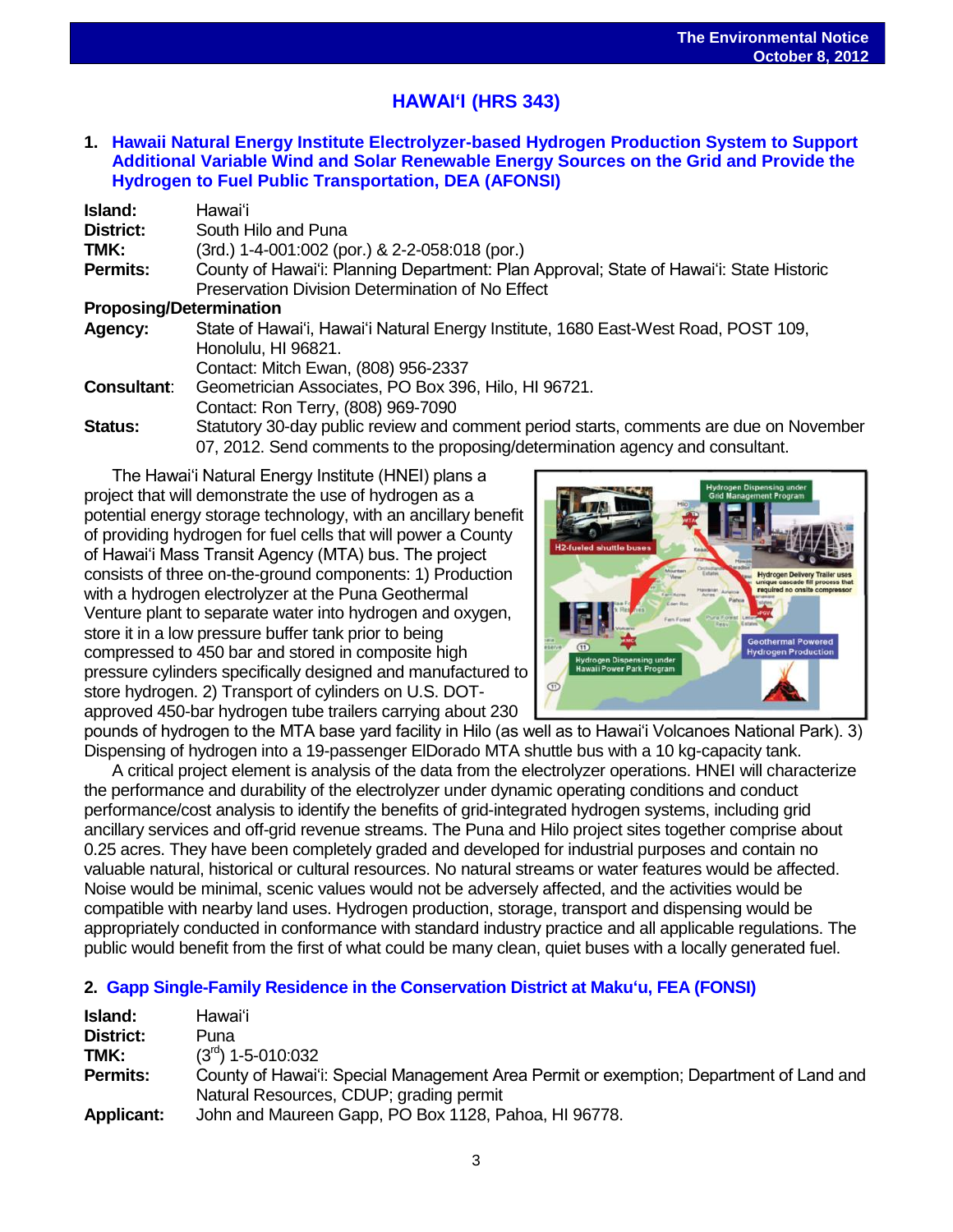Contact: Sidney Fuke, 808-969-1522

| <b>Approving</b>   |                                                                                         |
|--------------------|-----------------------------------------------------------------------------------------|
| Agency:            | Office of Coastal and Conservation Lands. Hawai'i State DLNR, P.O. Box 62, Honolulu, HI |
|                    | 96809. Contact: Sam Lemmo, (808) 587-0377                                               |
| <b>Consultant:</b> | Geometrician Associates, PO Box 396, Hilo, HI 96721                                     |
|                    | Contact: Ron Terry, (808) 969-7090                                                      |
| <b>Status:</b>     | Finding of No Significant Impact Determination.                                         |

John and Maureen Gapp (the applicants) seek a Conservation District Use Permit to build a singlefamily residence and related improvements on a 5.58-acre lot located adjacent to the shoreline at Maku'u. The one-story home will be 4,552 square feet, including the house, garage, and saltwater pool. The home will be set back 200 feet from the shoreline at 25 feet above sea level. Other features include an Individual Wastewater System, a water well, a driveway, underground utilities, an at-grade covered lanai and open

decks, various walkways, small fenced gardens, and landscaping using mostly native or Polynesian species between the home and the shoreline setback line. No modifications within the shoreline setback area are planned. Four burial sites and archaeological sites in the four-acre *mauka* portion of the lot will be preserved in accordance with already accepted preservation and burial treatment plans. Archaeological monitoring will occur during construction. Land clearing and construction would occur over roughly an acre, and produce minor short-term impacts to noise, air and water quality and scenery that would be mitigated by Best Management Practices. Impacts to the island wide-ranging endangered Hawaiian hoary bat and Hawaiian Hawk will be avoided through timing of vegetation removal and/or hawk nest survey.



## **3. Linear Accelerator Vault at Hilo [Medical Center Oncology Unit, DEA \(FONSI\)](http://oeqc.doh.hawaii.gov/Shared%20Documents/EA_and_EIS_Online_Library/Hawaii/2010s/2012-10-08-DEA-Linear-Accelerator-Vault-at-Hilo-Medical-Center-Oncology-Unit.pdf)**

| Island:          | Hawaiʻi                                                                                                                                                                                                                      |
|------------------|------------------------------------------------------------------------------------------------------------------------------------------------------------------------------------------------------------------------------|
| <b>District:</b> | South Hilo                                                                                                                                                                                                                   |
| TMK:             | TMK $(3^{\text{rd}})$ 2-3-031:003                                                                                                                                                                                            |
| <b>Permits:</b>  | State Department of Health: UIC Permit<br>(potential); Hawai'i County Department of<br>Public Works: Grubbing and Grading<br>Permits, Building Division Approval; County<br>of Hawai'i, Planning Department Plan<br>Approval |

## **Proposing/Determination**

**Agency:** Hilo Medical Center, 1190 Waianuenue Avenue, Hilo, HI 96720. Contact: Julie-Beth Ako, (808) 932-3108



**Consultant:** Geometrician Associates, PO Box 396, Hilo, HI 96721. Contact: Ron Terry, (808) 969-7090

**Status:** Statutory 30-day public review and comment period starts, comments are due on November 07, 2012. Send comments to the proposing/determination agency and consultant.

Hilo Medical Center (HMC), a State agency, seeks to construct a new building to house a Varian TrueBeam Linear Accelerator, which it would purchase and install in a specially built vault in order to improve radiation treatment for cancer at its Hawaii Pacific Oncology Center. The center currently uses an older model Linear Accelerator within the existing two-story 1285 Waianuenue building, which is immediately south of the subject property and also houses a Department of Veteran Affairs Clinic. The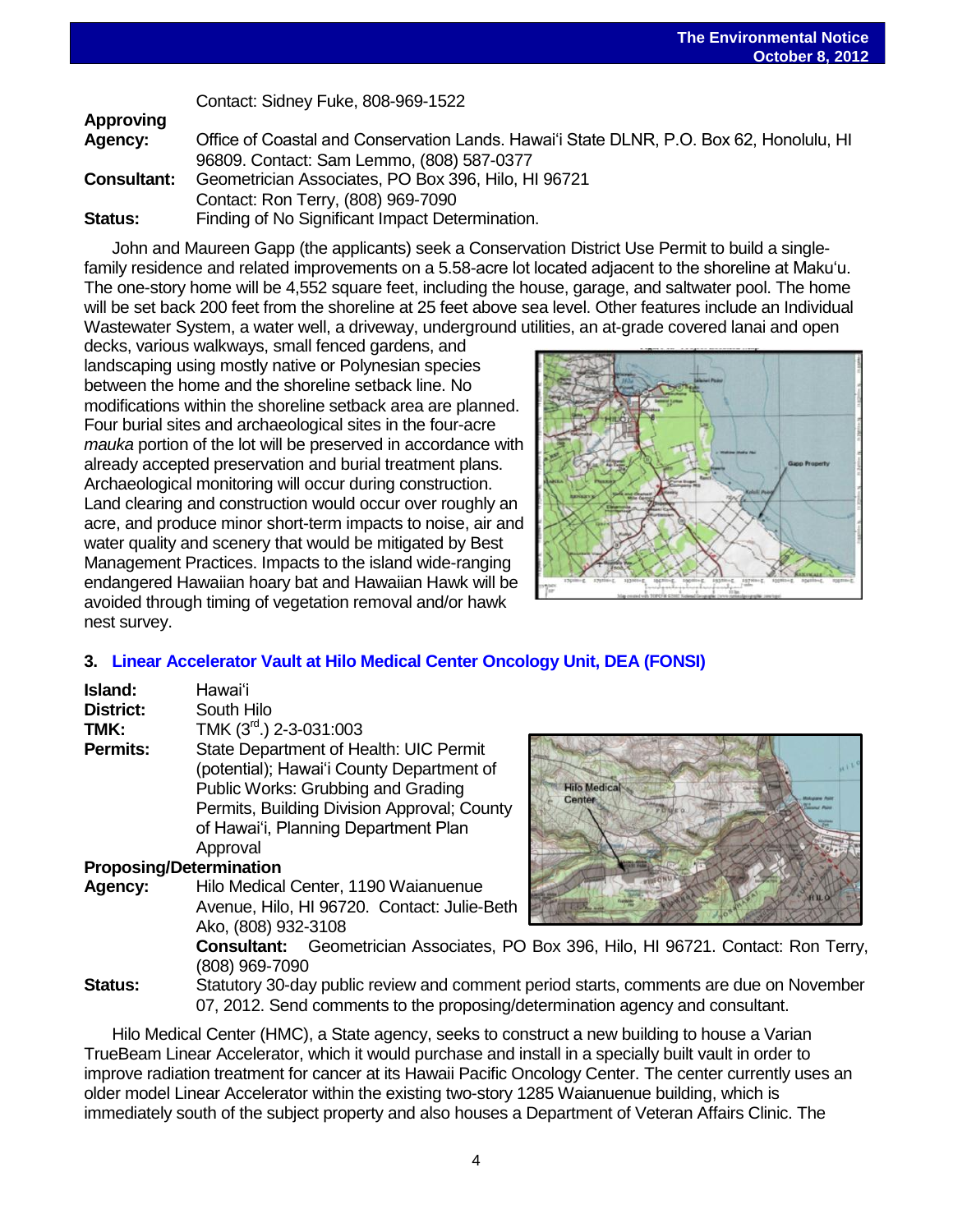project site is a 10,001-square foot State property currently occupied by a 25-space, unpaved employee parking lot. It is directly across the emergency entrance to HMC.

The building to house the Linear Accelerator has not yet been designed but is expected to be one-story, with approximately 4,000 square feet of floor space accommodating the vault, control room, waiting area, changing room, and office/exam space. The appearance would match other facilities at the HMC campus. The final design will include walkways between the new building and the main Hawaii Pacific Oncology Center facilities, as well as landscaping and limited parking if they can be accommodated on the small lot. The parking spaces displaced by the building would be compensated for by adjacent HMC parking.

If archaeological resources are encountered during land-altering activities associated with construction, work in the immediate area of the discovery will be halted and the State Historic Preservation Division will be contacted. Sensitive receptors to noise are present and the contractor will be required to consult with the Department of Health, and, if appropriate, obtain a permit per Title 11, Chapter 46, HAR (Community Noise Control) prior to construction, which may include various mitigation measures.

## **MAUI (HRS 343)**

## **4. [Stable Road Beach Groins Project Located Upon Submerged Land Offshore of Spreckelsville,](http://oeqc.doh.hawaii.gov/Shared%20Documents/EA_and_EIS_Online_Library/Maui/2010s/2012-10-08-DEA-Stable-Road-Beach-Groins-On-Submerged-Land-in-Spreckelsville.pdf) [DEA \(AFONSI\)](http://oeqc.doh.hawaii.gov/Shared%20Documents/EA_and_EIS_Online_Library/Maui/2010s/2012-10-08-DEA-Stable-Road-Beach-Groins-On-Submerged-Land-in-Spreckelsville.pdf)**

| Island:           | Maui                                                                                   |
|-------------------|----------------------------------------------------------------------------------------|
| District:         | Spreckelsville                                                                         |
| TMK:              | (2) 3-8-002-071, 077, 076, 074 & 078                                                   |
| <b>Permits:</b>   | <b>Conservation District Use Permit</b>                                                |
| <b>Applicant:</b> | Stable Road Beach Restoration Foundation, Inc., 584A Stable Road, Paia, HI 96779.      |
|                   | Contact: Jeffery Lundahl, (808) 871-4110                                               |
| <b>Approving</b>  |                                                                                        |
| Agency:           | State of Hawai'i, Department of Land & Natural Resources, Office of Conservation and   |
|                   | Coastal Lands, 1151 Punch Bowl Street, Room 131, Honolulu, HI 96089-0621.              |
|                   | Contact: Kimberly K. Tiger Mills, (808) 587-0381                                       |
| Status:           | Statutory 30-day public review and comment period starts, comments are due on November |
|                   | 07, 2012. Send comments to the proposing/determination agency and consultant.          |

Decades of chronic beach erosion and retreat at the project beach have resulted in adverse environmental impacts to beach use, water quality, marine life and habitat for endangered species. The Project Need is to protect, preserve and conserve a highly used, public beach consistent with the Maui Beach Management Plan and Coastal Zone Management Act.

The project purpose is to preserve, protect and conserve the public beach in a longer lasting and more sustainable manner than by existing geotube, sand retention devices (groins) approved for a temporary



Evaluation Project, which has proven to successfully accomplish the Project Need and produce beneficial environmental effects.

The Proposed Action is to replace four existing, geotube groins with either three or four, more durable rock groins of the same scale and at the same general locations.

The Evaluation Project is a full scale, site specific model of the Proposed Action. Its extensive environmental monitoring produced real, empirical data and performance assessments for a realistic predication and reliable finding of no significant adverse environmental impact by the Proposed Action. Several similar rock groins have existed immediately downdrift of the project beach for more than 72 years resulting in increased beach width despite long seawalls.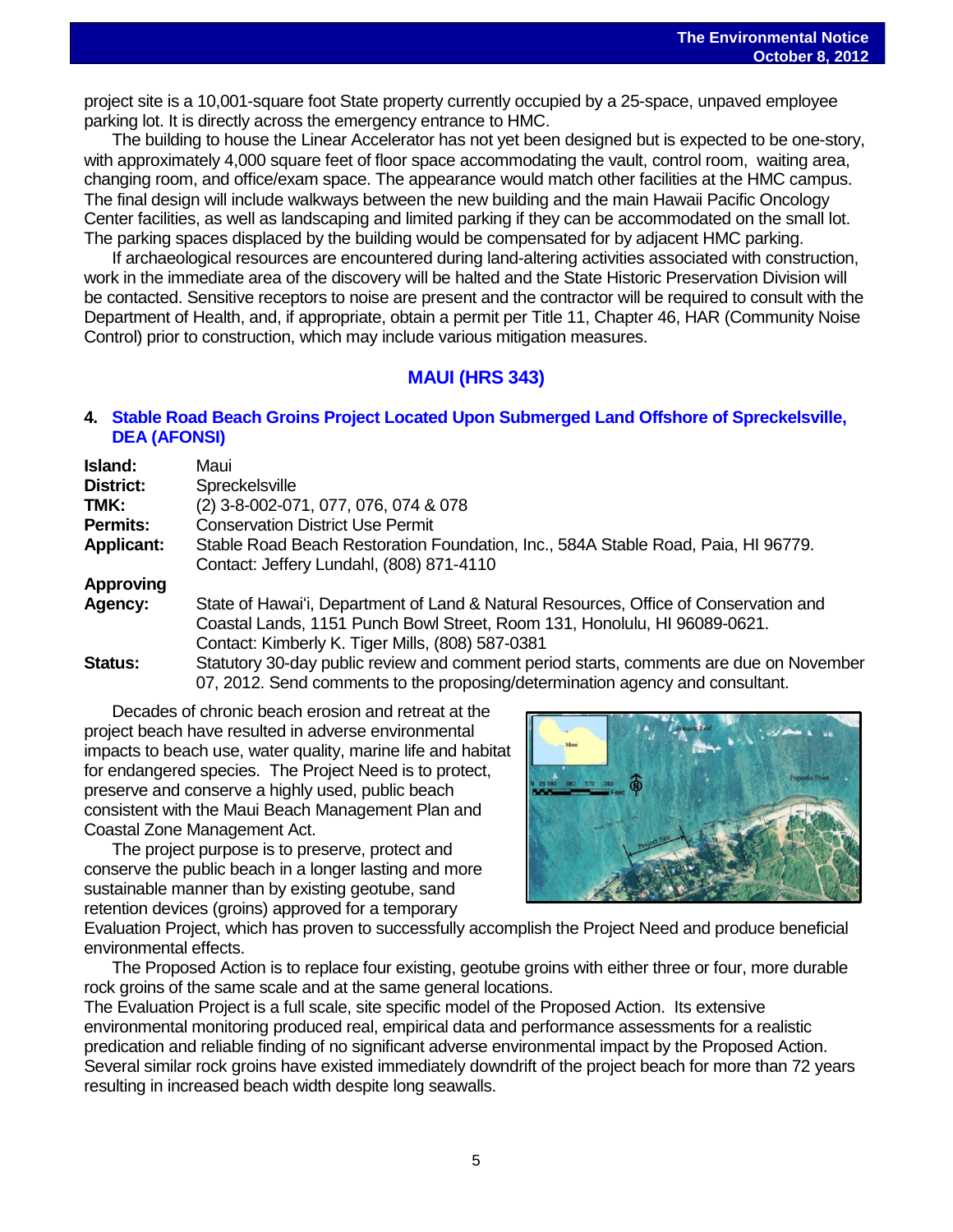## **5. [Fedele Residence Improvements Project,](http://oeqc.doh.hawaii.gov/Shared%20Documents/EA_and_EIS_Online_Library/Maui/2010s/2012-10-08-FEA-Fedele-Residence-Improvements-Project.pdf) FEA (FONSI)**

| Island:           | Maui                                                                           |
|-------------------|--------------------------------------------------------------------------------|
| <b>District:</b>  | Lahaina                                                                        |
| TMK:              | (2) 4-6-002: 006                                                               |
| Permit:           | <b>Building Permit, SMA Permit</b>                                             |
| <b>Applicant:</b> | Joseph F. Fedele, 455 Front Street, Lahaina, HI 96761                          |
| <b>Approving</b>  |                                                                                |
| Agency:           | Maui Planning Department. 250 S. High Street, Wailuku, HI 96793. Contact: Anna |
|                   | Benesovska, (808) 463-3867                                                     |
|                   | Consultant: Chris Hart & Partners, Inc., 115 N. Market St.,                    |
|                   | Wailuku, HI 96793<br>Proje                                                     |
|                   | Contact: Jordan Hart, (808) 242-1955                                           |
| <b>Status:</b>    | Finding of No Significant Impact Determination.                                |
|                   |                                                                                |

Addition to an existing residence of approximately 3,000 SQFT, as well as the addition of a swimming pool & pool deck. The project site is located within the Lahaina National Historic Landmark District. The house itself is not a historic structure. The project site is also located within the County of Maui's Special Management Area (SMA). No work is proposed within the Shoreline Setback.

There are no anticipated long-term impacts associated with the proposed project. Normally expected short-term impacts

associated with construction related activities are anticipated on a minimal level.

## **OʻAHU (HRS 343)**

## **6. [Pearl City Corporation Yard, Division of Road Maintenance Facility Redevelopment, FEA \(FONSI\)](http://oeqc.doh.hawaii.gov/Shared%20Documents/EA_and_EIS_Online_Library/Oahu/2010s/2012-10-08-FEA-Pearl-City-Corporation-Yard.pdf)**

| Island:<br>District:           | Oʻahu<br>'Ewa                                                                                        |
|--------------------------------|------------------------------------------------------------------------------------------------------|
| TMK:                           | (1) 9-7-023: Portion of 09 & 10                                                                      |
| <b>Permits:</b>                | Plan Review, Sediment and Erosion Control Plan,<br>Construction Plan Review, Conditional Use Permit, |
|                                | Grading and Building Permit, National Pollutant                                                      |
|                                | Discharge Elimination System.                                                                        |
| <b>Proposing/Determination</b> |                                                                                                      |
| Agency:                        | City and County of Honolulu, Department of Design and                                                |
|                                | Construction, 650 S. King St., 11 <sup>th</sup> Floor, Honolulu, HI                                  |
|                                | 96813.                                                                                               |
|                                | Contact: Clyde Tomihara, (808) 768-8468                                                              |
| <b>Consultant:</b>             | R.M. Towill Corporation, 2024 N. King Street, Suite 200,                                             |
|                                | Honolulu, Hawai'i 96819. Contact: Chester Koga,                                                      |
|                                | chesterk@rmtowill.com, (808) 842-1133                                                                |
| <b>Status:</b>                 | Statutory 30-day public review and comment period                                                    |
|                                | starts, comments are due on November 07, 2012.                                                       |
|                                | Send comments to the proposing/ determination                                                        |
|                                | agency and consultant.                                                                               |



The Department of Design and Construction is planning the redevelopment of the Department of Roads and Maintenance (DRM) baseyard to improve the operational efficiency of the facility and meet the growing service demands of the 'Ewa district. The proposed project would occupy 4.7 acres that consists of two parcels of land owned by the State of Hawai'i and the City and County of Honolulu, the Tax Map Key (TMK)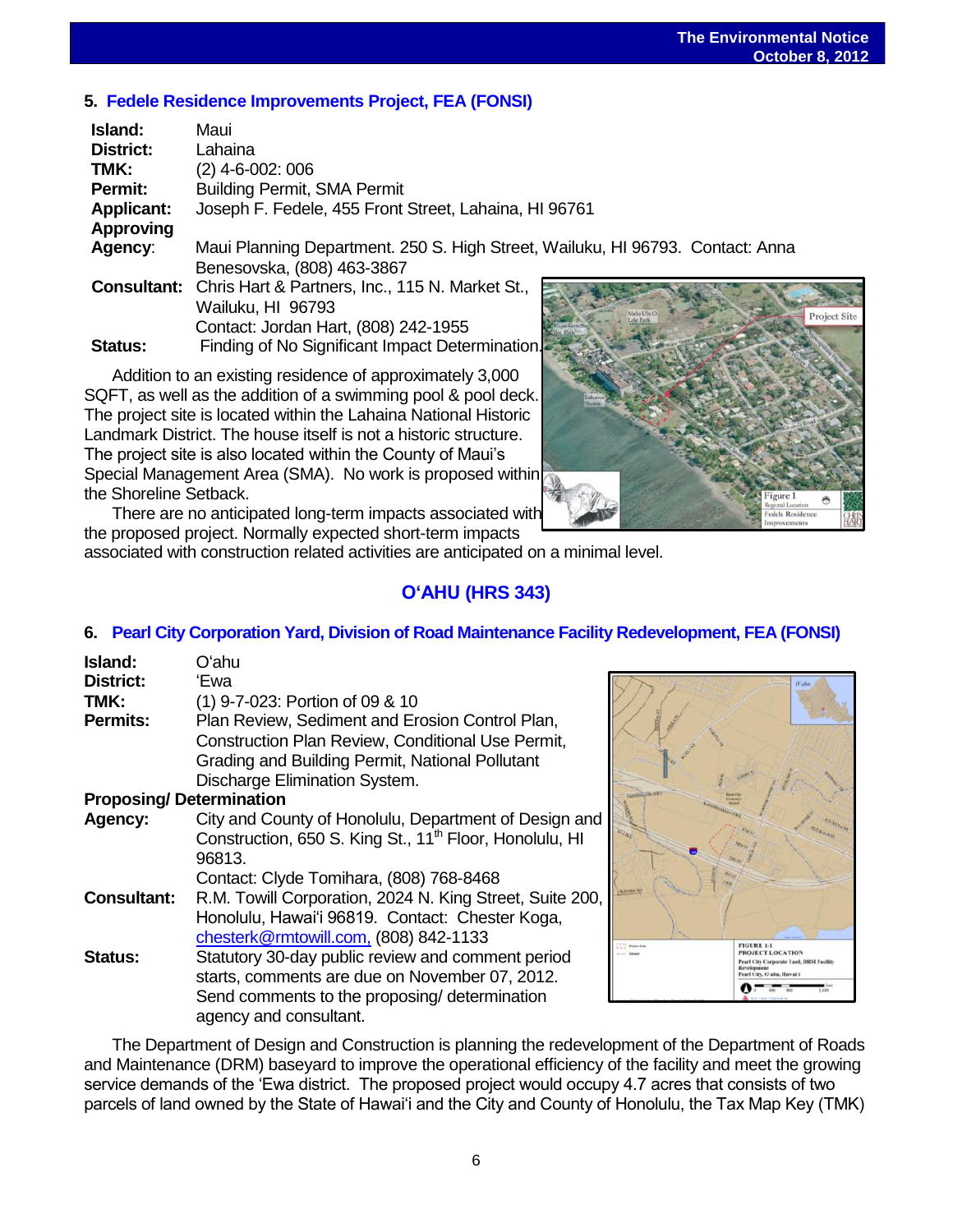parcels are (1) 9-7-023: 009 and 010. The proposed project would take place over three phases for the sake of funding flexibility and to sustain operations during construction.

Phase one: Demolish and replace existing office building, aggregate storage bins, paved area for interim private owned vehicles (POV) parking (25 cars), construct new perimeter chain link fencing, and gates for the DRM yard, upgrade security system to monitor the corporation yard's three gates, and include a new emergency generator.

Phase two: Construct new warehouse and paint storage shed, expanding interim POV parking area, pave new area for permanent POV parking lot and loading zone areas, construct a new underground stormwater retention basin and related site drainage improvements, construct a new exit only road up to third street (optional).

Phase three: Demolish and replace carport (for large vehicles and equipment), construct a new dewatering/drying basin, pavement for the balance of DRM yard, and constructing a new wash area and recycling system (optional).

Project costs are estimated at \$11.2 million (including all optional items). Phase 1 construction start time is schedule for fall 2013.

## **KAUAʻI (HRS 343)**

## **7. [Pohaku ʻO Kauaʻi Materials LLC, FEA \(FONSI\)](http://oeqc.doh.hawaii.gov/Shared%20Documents/EA_and_EIS_Online_Library/Kauai/2010s/2012-10-08-FEA-Pohaku-O-Kauai-Materials-LLC.pdf)**

| Island:<br><b>District:</b><br>TMK:<br><b>Permits:</b><br><b>Applicant:</b> | Kauaʻi<br>Kekaha<br>$(4)$ 1-2-002: 001<br><b>None</b><br>Pohaku O Kaua'i Materials (POKM), 3-1480 Kaumauli'i Hwy, Lihue, HI 96766-9579.<br>Contact: Stan Morinaka, (808) 245-3553                                                                                                                                                |
|-----------------------------------------------------------------------------|----------------------------------------------------------------------------------------------------------------------------------------------------------------------------------------------------------------------------------------------------------------------------------------------------------------------------------|
| Approving<br>Agency:<br><b>Consultant:</b><br><b>Status:</b>                | State of Hawai'i, Agribusiness Development Corporation, 235 South Beretania Street, Room<br>205, Honolulu, HI 96813. Contact: Ivan Kawamoto, (808) 586-0181<br>Land Strategies Hawai'i LLC., 4200 Waileia Place, Princeville, HI 96722.<br>Contact: Sean Combs, (808) 212-4006<br>Finding of No Significant Impact Determination |

Rock aggregate is necessary to make products such as concrete and for asphaltic concrete for the paving of roads and highways. POKM is proposing to collect field stones and sand left behind from agriculture activities (sugar cane, seed corn) since the early 1800's to be used in a variety of products such as masonry construction, gravel roads, wall, landscaping and both are suitable for most engineering uses with minimal processing. Collection of these rocks will be stockpiled and crushed on or off-site at a later date. Geographically, the most important commercial sources of sand and gravel have been river channels, and flood plains similar to the proposed Kekaha project sites.



The project is necessary to insure the availability of quality, clean, and affordable aggregate & sand. Once the business is in place, it is expected to reduce the cost to produce asphaltic concrete and in turn reduce the cost of pacing roads. In addition, when completed, this project will improve field conditions for the agricultural tenants, and reduce the costs associated with field preparation, as well as providing employment opportunities for the west side community.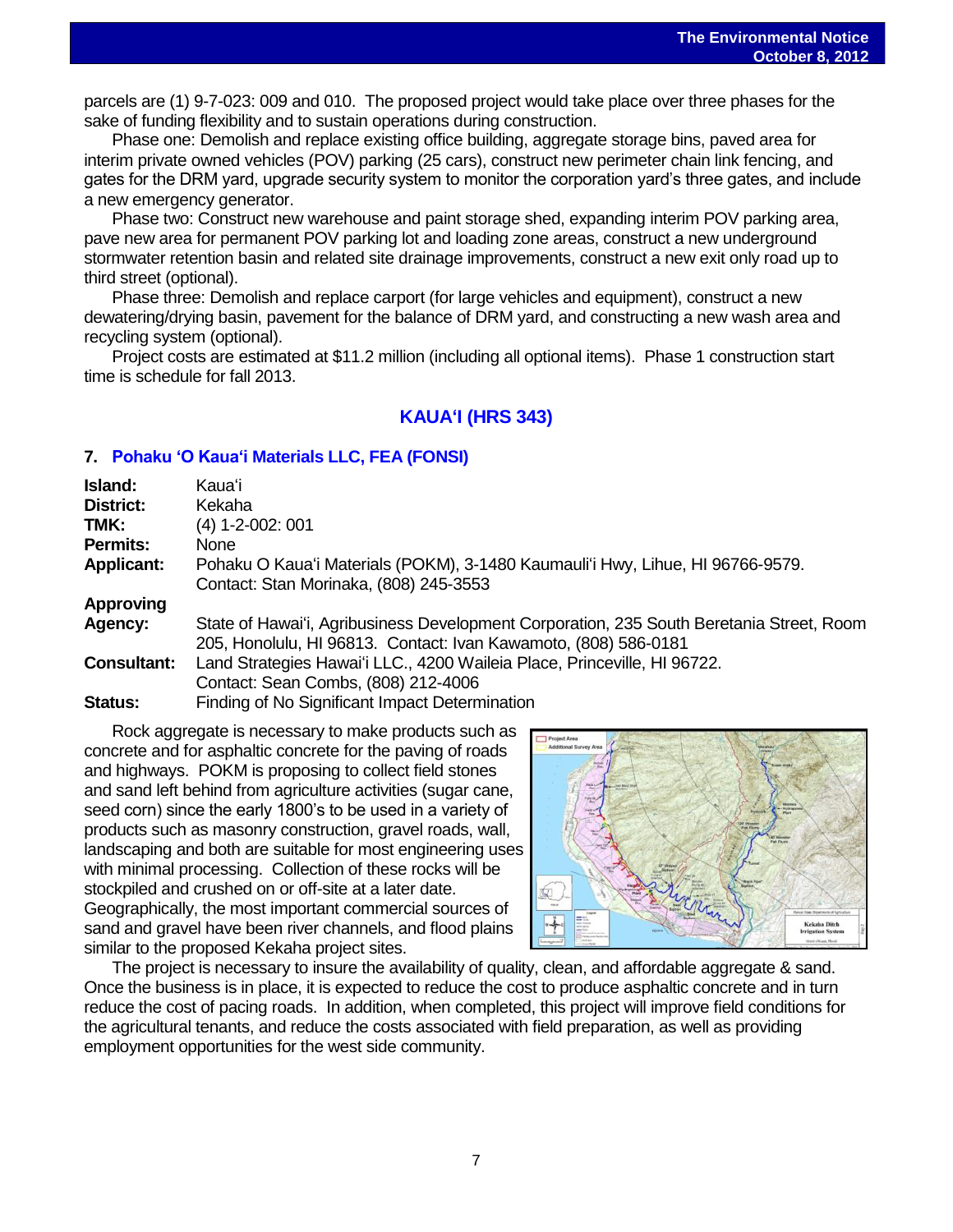## **ENVIRONMENTAL COUNCIL**

The Environmental Council has a tentative meeting scheduled for Thursday, October 18, 2012. Please go to the State [Calendar](http://calendar.ehawaii.gov/calendar/html/event) website six days prior to the meeting date to review the agenda. For more information, contact the Council at [oeqc@doh.hawaii.gov](mailto:oeqc@doh.hawaii.gov) or call 586-4185.

## **SHORELINE NOTICES**

## **Shoreline Certification Applications**

The shoreline certification applications above are available for review at the DLNR Offices on Kauaʻi, Hawaiʻi, Maui, and Honolulu, 1151 Punchbowl Street, Room 220 (HRS 205A-42 and HAR 13-222-12). All comments shall be submitted in writing to the State Land Surveyor, 1151 Punchbowl Street, Room 210, Honolulu, HI 96813 and postmarked no later than 15 calendar days from the date of the public notice of the application. For more information, call Ian Hirokawa at 587-0420.

| File No. | Date    | Location                                                                                                                                                                                                                                                                              | Applicant/Owner                                                           | <b>TMK</b>  |
|----------|---------|---------------------------------------------------------------------------------------------------------------------------------------------------------------------------------------------------------------------------------------------------------------------------------------|---------------------------------------------------------------------------|-------------|
| OA-1499  | 9/14/12 | Portion of Exclusion 12 Land Court Application 979<br>Portion R.P. 2112, L.C. Aw. 2239, Ap. 2 to Maika'i<br>situate at Kahalu'u, Ko'olaupoko, O'ahu<br>Address: 47-407 Kamehameha Highway<br>Purpose: Building permit                                                                 | Walter P. Thompson, Inc./<br>Tom Coulson                                  | 4-7-009:011 |
| OA-1500  | 9/21/12 | Lot C of Punalu'u Beach Lots as shown on Bishop<br>Estate Map 5252 situate at Punalu'u, Ko'olauloa,<br>Oahu<br>Address: 53-227 Kamehameha Highway<br>Purpose: Building setback requirement                                                                                            | Jaime F. Alimboyoguen/<br><b>Patrick Field</b>                            | 5-3-002:034 |
| OA-1501  | 9/19/12 | Lot 268 of Land Court Application 505 (Map 140)<br>situate at Kailua, Ko'olaupoko, O'ahu<br>Address: 1064 Mokulua Drive<br>Purpose: Permitting purposes                                                                                                                               | Towill, Shigeoka &<br>Associates, Inc./ 1064<br>Mokulua LLC               | 4-3-006:059 |
| OA-1502  | 9/26/12 | Lot 341 (Map 201) of Land Court Application 323<br>situate at Pu'eohala, Kailua, Ko'olaupoko, O'ahu<br>Address: 510 North Kalaheo Avenue<br>Purpose: Setback purposes                                                                                                                 | Austin, Tsutsumi &<br>Associates. Inc./ J.L.<br>Calhoun-C.R. Larson Trust | 4-3-018:067 |
| MA-521   | 9/17/12 | Portions of Royal Patent 6962, Land Commission<br>Award 3931 Apana 2 to Naiwimawaho and Land<br>Patent 8129, Land Commission Award 8559-B,<br>Apana 23 to Wm. C. Lunalilo situate at Honolua,<br>Ka'anapali, Maui<br>Address: 6245 Honoapi'ilani Highway<br>Purpose: Building setback | Arthur P. Valenica/ William &<br>Mary Engel                               | 4-2-004:019 |
| MA-522   | 9/17/12 | Lot 6 Waipio Bay Partition being a portion of Royal<br>Patent Grant 2079, Apana 3 to Kaiewe situate at<br>Huelo, Hamakualoa, Makawao, Maui<br>Address: 336 Door of Faith Road<br>Purpose: Building setback                                                                            | Jeffree Trudeau/ David C.<br><b>Bolles</b>                                | 2-9-070:050 |
| MA-523   | 9/17/12 | Parcel 2 Allotment No. 35-B of the Hui O Mailepai<br>situate at Ka'anapali, Maui<br>Address: 4809 Lower Honoapi'ilani Road<br>Purpose: Setback purposes                                                                                                                               | Arthur P. Valenica/ Brian<br>Graham                                       | 4-3-015:008 |
| MA-524   | 9/17/12 | Land Court Application 1820 (Map 1) being also<br>Grant 2677 to Hanai, Hekiku and Kapeke situate at<br>Mokae-Nui, Hana, Maui<br>Address: 0 Haneo'o Road<br>Purpose: Obtain permits to replace cesspool system<br>with an aerobic septic system                                        | Akamai Land Surveying, Inc./<br>Heavenly Hana LLC                         | 1-4-010:001 |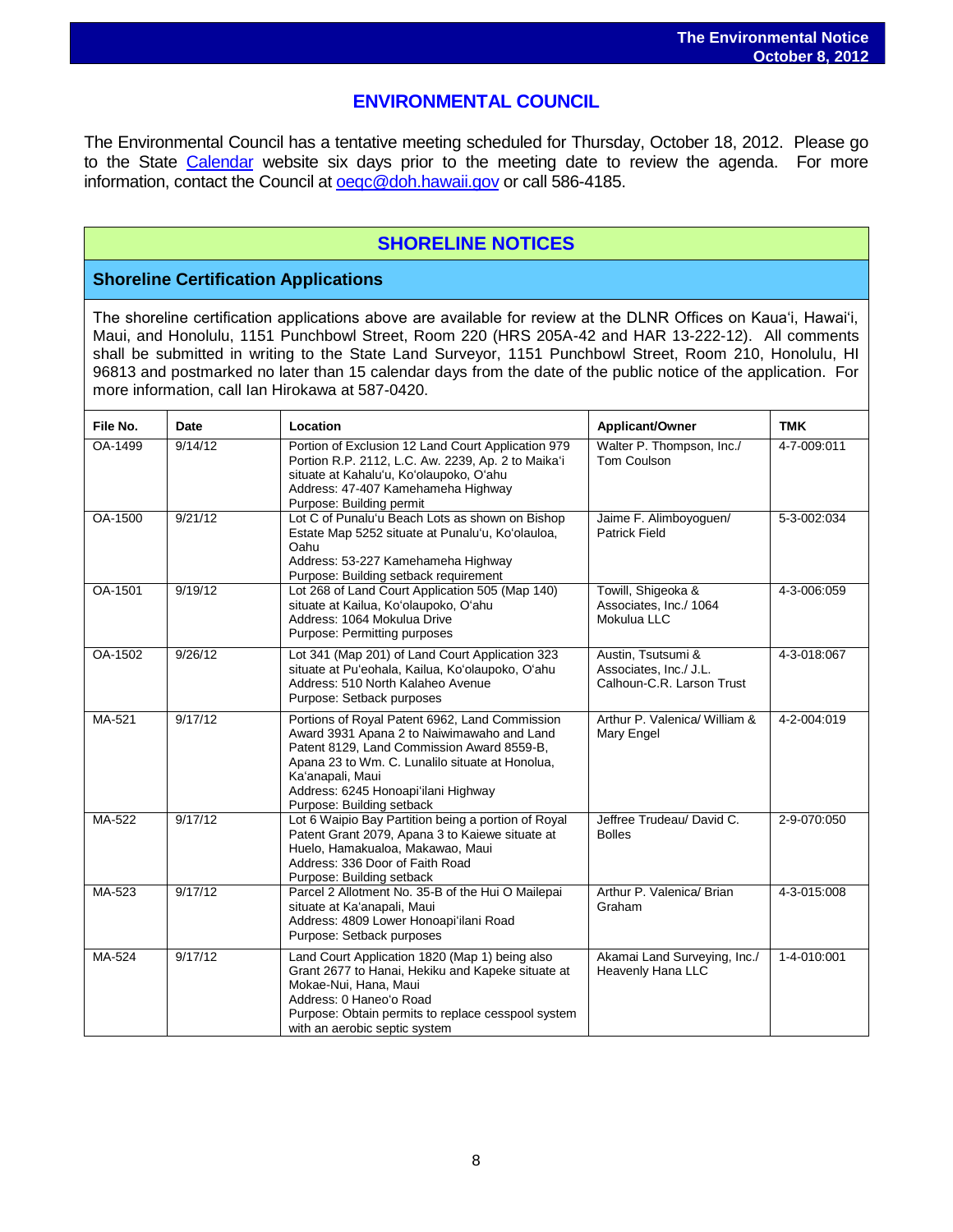|        |         |                                                                                                                                                                                                                                                                                                                                                                                                                                                                 |                                                                     | UCLODEI 0, ZUTZ           |
|--------|---------|-----------------------------------------------------------------------------------------------------------------------------------------------------------------------------------------------------------------------------------------------------------------------------------------------------------------------------------------------------------------------------------------------------------------------------------------------------------------|---------------------------------------------------------------------|---------------------------|
|        |         |                                                                                                                                                                                                                                                                                                                                                                                                                                                                 |                                                                     |                           |
| MA-525 | 9/17/12 | The Hale Kai Condominium Lot being R.P. 4591,<br>L.C. Aw. 3930, Ap. 1 to Nauwele; R.P. 4564, L.C.<br>Aw. 4620 Ap. 5 to Kauaiuka and Grant 2-14008 to<br>Haruko Kubo Omura; Lot 1- Grant 12,920 to M.<br>Kawaguchi (CSF 10572) and a portion of Lot 4-<br>Honokowai Government Remnants situate at<br>Honokowai, Lahaina, Maui<br>Address: 3695 Lower Honoapi'ilani Road<br>Purpose: SMA and building permit for replacement<br>of existing lanais and stairways | Akamai Land Surveying, Inc./<br>Hale Kai Inc. AOAO                  | 4-4-001:042               |
| MA-526 | 9/18/12 | Portion of Grant 3342 to Claus Spreckels portion of<br>Spreckelsville Beach Lots situate at Spreckelsville,<br>Maui<br>Address: 316 Pa'ani Place<br>Purpose: Future planning purposes                                                                                                                                                                                                                                                                           | Martina W. Jale/ James<br>Bendon                                    | 3-8-002:051               |
| MA-527 | 9/19/12 | The "Milowai Condominium" being Lot 5 of the<br>Ma'alaea Beach Lots being a portion of Grant 835 to<br>Mahoe situate at Ma'alaea, Maui<br>Address: 50 Hau'oli Street<br>Purpose: SMA and other permitting purposes                                                                                                                                                                                                                                              | Newcomer-Lee Land<br>Surveyors, Inc./ Milowai-<br>Ma'alaea AOAO     | 3-8-014:022               |
| MA-528 | 9/19/12 | The "Pohailani Maui" Condominium being a portion<br>of Grant 1166 to D. Baldwin, J.F. Poque and S.E.<br>Bishop situate at Kahananui, Ka'anapali, Maui<br>Address: 4435 Lower Honoapi'ilani Road<br>Purpose: SMA and other permitting purposes                                                                                                                                                                                                                   | Newcomer-Lee Land<br>Surveyors, Inc./ Pohailani<br>Maui Condominium | 4-3-005:008               |
| KA-364 | 9/24/12 | Lots 1,2 and 3 (File Plan 458) being portion of R.P.<br>6714, L.C. 7714-B, Apana 2 to Moses Kekuaiwa No<br>M. Kekuanaoa situate at Kukui'ula, Koloa, Kauai<br>Address: 4637 Amio Road, Alania Road & 2691<br>Alania Road<br>Purpose: Small scale sand nourishment project                                                                                                                                                                                       | Honua Engineering, Inc./<br>Kukui'ula Development Co.<br><b>LLC</b> | 2-6-011:013,<br>014 & 015 |

## **Shoreline Certifications and Rejections**

The shoreline notices below have been proposed for certification or rejection by DLNR (HRS 205A-42 and HAR 13-222-26). Any person or agency who wants to appeal shall file a notice of appeal in writing with DLNR no later than 20 calendar days from the date of this public notice. Send the appeal to the Board of Land and Natural Resource, 1151 Punchbowl Street, Room 220, Honolulu, HI 96813.

| File No. | <b>Proposed/Rejected</b>  | Location                                                                              | <b>Applicant/Owner</b>    | <b>TMK</b> |
|----------|---------------------------|---------------------------------------------------------------------------------------|---------------------------|------------|
| HA-453   | <b>Proposed Shoreline</b> | Lot 7-B being Lot 3, Land Court Application                                           | Thomas Pattison/          | $7 - 7 -$  |
|          | Certification             | 1680, Map 3 and a portion of L.C. Award                                               | <b>Teaderman Business</b> | 024:007    |
|          |                           | 9971, Apana 28 to William P. Leleiohoku<br>situate at Kaumalumalu, North Kona, Island | Park LLC                  |            |
|          |                           | of Hawaii                                                                             |                           |            |
|          |                           | Address: 77-236 Ke Alohi Kai Place                                                    |                           |            |
|          |                           | Purpose: Shoreline for building                                                       |                           |            |
| OA-1467  | Rejection                 | Lot 17 of Land Court Consolidation 171 (Map                                           | Wesley T. Tengan/ Jon     | $4-6-$     |
|          |                           | 1), He'eia, Ko'olaupoko, Oʻahu                                                        | J. Tasaki                 | 007:111    |
|          |                           | Address: 46-045 Ipuka Street                                                          |                           |            |
|          |                           | Purpose: To calculate building potential and<br>obtain a building permit              |                           |            |
| OA-1468  | Rejection                 | Lot 256 of Land Court Application 505, Map                                            | Dennis K. Hashimoto/      | $4-3-$     |
|          |                           | 112 at Kailua, Ko'olaupoko, O'ahu                                                     | Jove Watson-Agent         | 005:052    |
|          |                           | Address: 1140 Mokulua Drive                                                           |                           |            |
|          |                           | Purpose: Development of the property                                                  |                           |            |

## **COASTAL ZONE MANAGEMENT NOTICES**

## **Special Management Area (SMA) Minor Permits**

The SMA Minor Permits below have been approved (HRS §205A-30). For more information, contact the county/state Planning Department. Honolulu (768-8014); Hawai'i (East Hi 961-8288; West Hi, 323-4770); Kaua'i (241-4050); Maui (270-7735); Kaka'ako or Kalaeloa Community Development District (587-2841).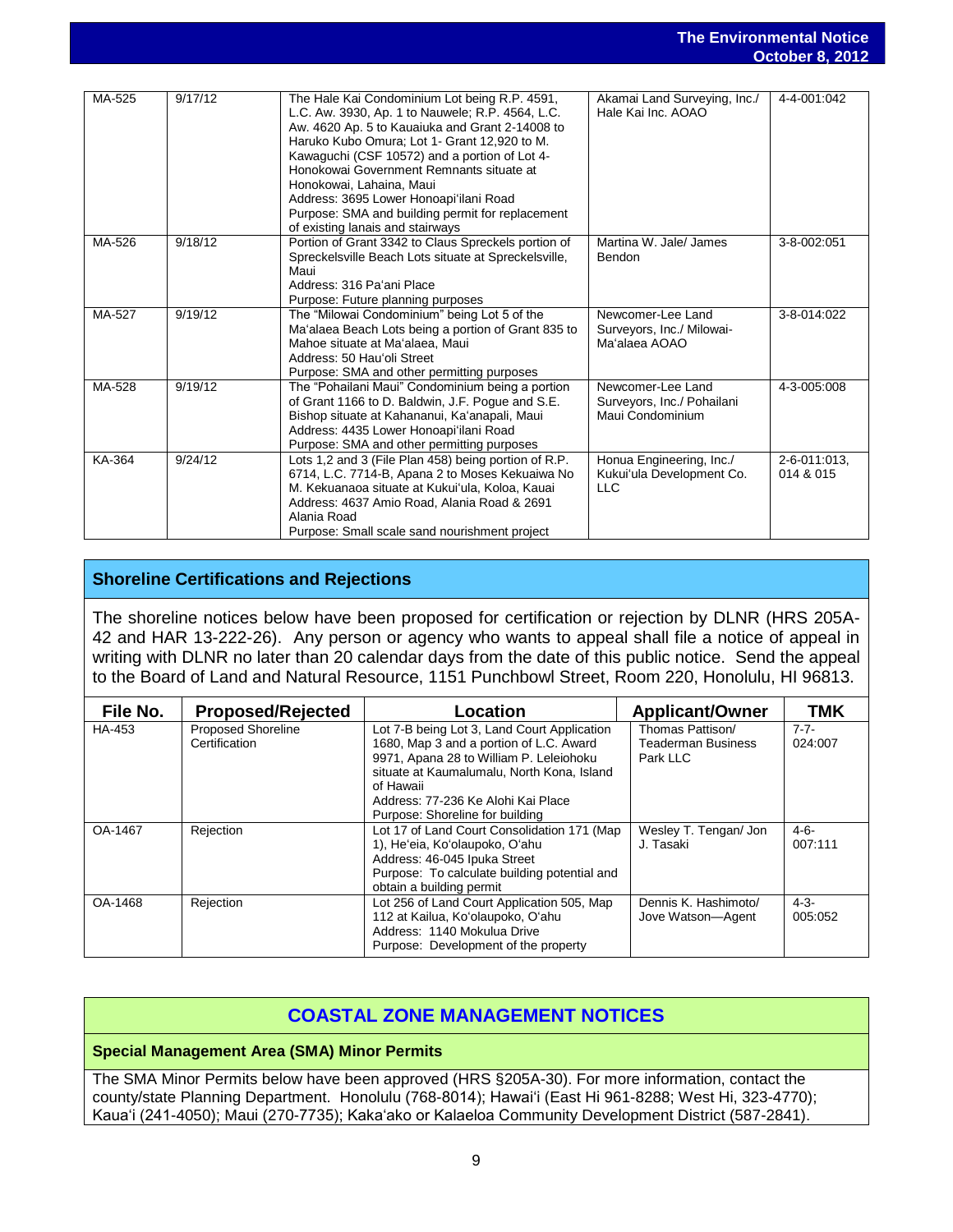|                                         |                                                                                   | <b>OCLODEL 0, ZUIZ</b>                  |
|-----------------------------------------|-----------------------------------------------------------------------------------|-----------------------------------------|
| <b>Location (TMK)</b>                   | <b>Description (File No.)</b>                                                     | <b>Applicant/Agent</b>                  |
| Hawai'i: South Hilo (2-8-008: 003 Por.) | Install Fencing for Livestock and Planting (SMM<br>$12 - 237$                     | Jerry M. Hiatt                          |
| Hawai'i: North Kohala (5-6-002: 023)    | Construction of a Barn Storage Building (SMM 12-<br>238)                          | <b>Herbert Markley</b>                  |
| Hawai'i: South Hilo (2-8-015: 001)      | Construction of an Agricultural Storage Building<br>and Concrete Pad (SMM 12-239) | Vijay Singh                             |
| Maui: (3-9-005: 052)                    | Kihei Pump Station Odor Control Project (SM2<br>20120109)                         | Department of Environment<br>Management |
| Maui: Kihei (2-1-007: 074)              | After-The-Fact Enclosed Lanai (SM2 20120112)                                      | Sue & Clark Johnson                     |
| Maui: Lahaina (4-2-004: 054)            | Honolua Store, ABC Stores (SM2 20120114)                                          | Darin Fukunaga                          |
| Maui: Lahaina (4-4-013: 005)            | Repair & Resurfacing Parking Lot (SM2<br>20120115)                                | Lance Weisel                            |
| Maui: Kihei (3-9-020: 028)              | Install Solar PV System on Roof (SM2 20120117)                                    | Kamaole Beach Royale AOAO               |
| Maui: (3-9-040: 104)                    | Interior Upgrade-Misc Exterior Work (SM2<br>20120119)                             | Roy Figueiroa                           |

## FEDERAL NOTICES

## 1. [Western Pacific Fishery Management](http://www.gpo.gov/fdsys/pkg/FR-2012-10-01/pdf/2012-23957.pdf) Council Public Meetings

The U. S. National Marine Fisheries Service (NMFS), announced that the Western Pacific Fishery Management Council (Council) will hold meetings of its 111th Scientific and Statistical Committee (SSC), Executive and Budget Standing Committee, and 155th Council to take actions on fishery management issues in the Western Pacific Region. DATES: The meetings will be held from Wednesday, October 24th through Thursday, November 1, 2012. For specific dates, times and agendas, please click on the link above (or paste the same in an internet browser). ADDRESSES: The 111th SSC and Executive and Budget Standing Committee meetings will be held at the Council office, 1164 Bishop Street, Honolulu, Hawai'i 96813; telephone: (808) 522–8220. The 155th Council meeting will be held at the Laniakea YWCA- Fuller Hall, 1040 Richards Street, Honolulu, Hawai'i 96813; telephone: (808) 538–7061. The Fishers Forum will be held at the Harbor View Center, 1129 North Nimitz Hwy (Pier 38), Honolulu, Hawai'i 96817; telephone: (808) 983–1200. FOR FURTHER INFORMATION CONTACT: Kitty M. Simonds, Executive Director; telephone: (808) 522–8220 (see, 77 F.R. 59902, October 1, 2012).

### 2. [Takes of Marine Mammals Incidental to Specified Activities; Pile](http://www.gpo.gov/fdsys/pkg/FR-2012-10-01/pdf/2012-24155.pdf) Driving for Honolulu Seawater Air [Conditioning Project](http://www.gpo.gov/fdsys/pkg/FR-2012-10-01/pdf/2012-24155.pdf)

The U. S. National Marine Fisheries (NMFS), in accordance with the Marine Mammal Protection Act (MMPA) implementing regulations, has given notice that it has issued an Incidental Harassment Authorization (IHA) to Honolulu Seawater Air Conditioning, LLC (HSWAC), allowing the take of small numbers of marine mammals, by Level B harassment, incidental to pile driving during construction of a sea water air conditioning project. DATES: Effective October 1, 2012, through September 30, 2013. ADDRESSES: A copy of the IHA, application, and Environmental Assessment are available by visiting the Internet at:

[http://www.nmfs.noaa.gov/pr/permits/incidental.htm.](http://www.nmfs.noaa.gov/pr/permits/incidental.htm) Documents cited in this notice may also be viewed, by appointment, during regular business hours, at the aforementioned address. FOR FURTHER INFORMATION CONTACT: Michelle Magliocca, Office of Protected Resources, NMFS, (301) 427–8401 (see, 77 F.R. 59904, October 1, 2012).

#### 3. [Citrus Greening and Asian Citrus Psyllid; Quarantine and Interstate Movement Regulations](http://www.gpo.gov/fdsys/pkg/FR-2012-10-01/pdf/2012-24112.pdf)

The Animal and Plant Health Inspection Service of the U. S. Department of Agriculture (APHIS) is adopting as a final rule, with several changes, an interim rule that quarantined the States of Florida and Georgia, Puerto Rico, the U.S. Virgin Islands, two parishes in Louisiana, and two counties in South Carolina due to the presence of citrus greening (also known as Huanglongbing disease of citrus, and considered to be one of the most serious citrus diseases in the world) and quarantined Alabama, Florida, Georgia, Guam, Hawai'i, Louisiana, Mississippi, Puerto Rico, Texas, the U.S. Virgin Islands, three counties in South Carolina, portions of one county in Arizona, and all of three and portions of an additional three counties in California due to the presence of Asian citrus psyllid (ACP), a vector of the bacterial pathogen that causes citrus greening. The rule also established restrictions on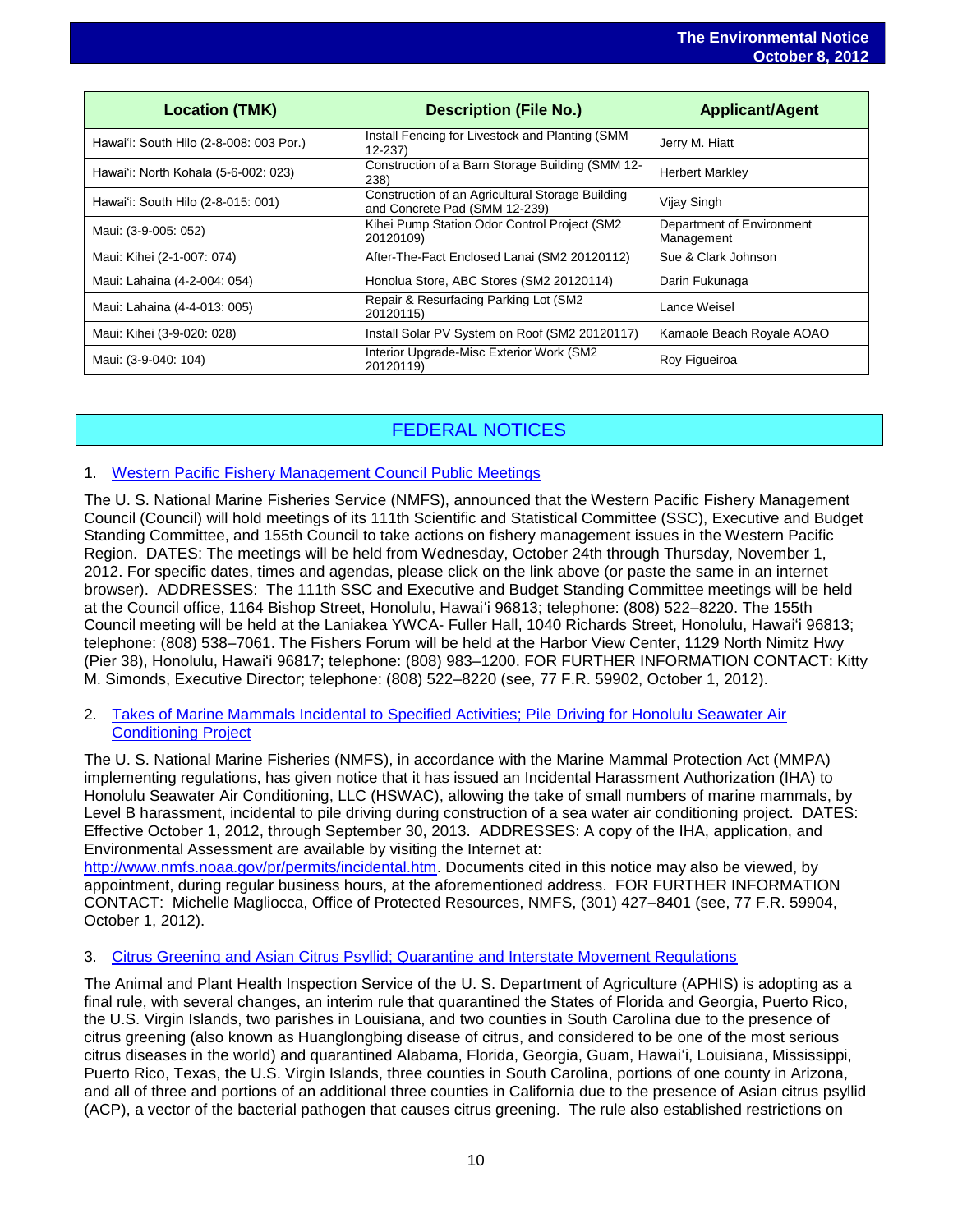the interstate movement of regulated articles from the quarantined areas. In this final rule, we are making several non-substantive editorial amendments to the interim rule to improve its clarity and facilitate regulatory compliance. This final rule also provides notice that we have quarantined American Samoa and the Northern Mariana Islands for ACP, have extended the boundaries of the quarantined area for ACP in California to incorporate all of one and portions of another additional county, and have quarantined portions of one county in Texas and an area comprising portions of two counties in California for citrus greening. DATES: Effective October 31, 2012. FOR FURTHER INFORMATION CONTACT: Ms. Lynn Evans-Goldner, National Program Manager, Emergency and Domestic Programs, PPQ, APHIS, 4700 River Road Unit 160, Riverdale, MD 20737; (301) 851–2286 (see, 77 F.R. 59709, October 1, 2012)

#### 4. [90-Day Finding on Petitions To List the Northeastern Pacific Ocean Distinct Population Segment of Great](http://www.gpo.gov/fdsys/pkg/FR-2012-09-28/pdf/2012-23963.pdf)  [White Shark as Threatened or Endangered Under the Endangered Species Act](http://www.gpo.gov/fdsys/pkg/FR-2012-09-28/pdf/2012-23963.pdf)

The National Marine Fisheries Service (NMFS) announced a 90-day finding on two petitions received to list the northeastern Pacific Ocean population of great white shark (*Carcharodon carcharias*) as a threatened or endangered distinct population segment (DPS) under the Endangered Species Act (ESA) and to designate critical habitat concurrently with the listing. NMFS found that the petitions and information in its files presented substantial scientific or commercial information indicating that the petitioned action may be warranted. NMFS will conduct a status review of the species to determine if the petitioned action is warranted. To ensure that the status review is comprehensive, NMFS is soliciting scientific and commercial information pertaining to this species from any interested party. DATES: Information and comments on the subject action must be received by November 27, 2012. ADDRESSES: Submit comments, information, or data, identified by ''NOAA–NMFS–2012–0176'' by any one of the following methods: • Electronic Submissions: Submit all electronic comments via the Federal eRulemaking Portal http://www.regulations.gov. To submit comments via the e-Rulemaking Portal, first click the ''submit a comment'' icon, then enter ''NOAA–NMFS–2012–0176'' in the keyword search. Locate the desired document to comment on from the resulting list and click on the ''Submit a Comment'' icon on the right of that line. • Mail or hand-delivery: Protected Resources Division, Southwest Region, NMFS, 501 West Ocean Blvd., Suite 4200, Long Beach, CA 90802–4213. Instructions: All comments received are a part of the public record and may be posted to http://www.regulations.gov without change. All personally identifiable information (for example, name, address, etc.) voluntarily submitted by the commenter may be publicly accessible. Do not submit confidential business information or other information not intended for public disclosure. NMFS will accept anonymous comments. Attachments to electronic comments will be accepted in Microsoft Word, Excel, Corel WordPerfect, or Adobe PDF file formats only. FOR FURTHER INFORMATION CONTACT: Craig Wingert, NMFS, Southwest Region, (562) 980–4021; or Marta Nammack, NMFS, Office of Protected Resources, (301) 427–8469 (see, 77 FR 59582, September 28, 2012).

## 5. [Marine Mammals; File No. 16479](http://www.gpo.gov/fdsys/pkg/FR-2012-09-28/pdf/2012-23961.pdf)

The National Marine Fisheries Service (NMFS) hereby gives notice that permit has been issued to The Pacific Whale Foundation [Responsible Party: Gregory Kaufman], 300 Ma'alaea Road, Suite 211, Wailuku, Hawai'i 96793 to conduct research on humpback whales (*Megaptera novaeangliae*). ADDRESSES: The permit and related documents are available for review upon written request or by appointment in the following offices: Permits and Conservation Division, Office of Protected Resources, NMFS, 1315 East-West Highway, Room 13705, Silver Spring, MD 20910; phone (301)427–8401; fax (301)713–0376; and Pacific Islands Region, NMFS, 1601 Kapi'olani Blvd., Rm 1110, Honolulu, Hawai'i 96814–4700; phone (808)944–2200; fax (808)973–2941. FOR FURTHER INFORMATION CONTACT: Joselyd Garcia-Reyes or Amy Hapeman, (301)427–8401 (see, 77 F.R. 59594, September 28, 2012).

#### 6. [Marine Mammals; File No. 16163](http://www.gpo.gov/fdsys/pkg/FR-2012-09-28/pdf/2012-23964.pdf)

The National Marine Fisheries Service (NMFS) hereby gives notice that a major amendment to Permit No. 16163 has been issued to the Northwest Fisheries Science Center (Dr. M. Bradley Hanson, Principal Investigator), 2725 Montlake Blvd. East, Seattle, Washington 98112–2097 to conduct research on cetacean species in U.S. and international waters in the Pacific Ocean, including waters of Alaska, Washington, Oregon, California, and Hawai'i. The permit amendment authorizes an increase in takes associated with Level B harassment from 25 each per year to 2500 for short-beaked common (*Delphinus delphis*) and long-beaked common (*D. capensis*) dolphins. The amended permit is valid through the expiration date of the original permit, June 6, 2017. A supplemental environmental assessment (SEA) analyzing the effects of the permitted activities on the human environment was prepared in compliance with the National Environmental Policy Act of 1969 (42 U.S.C. 4321 et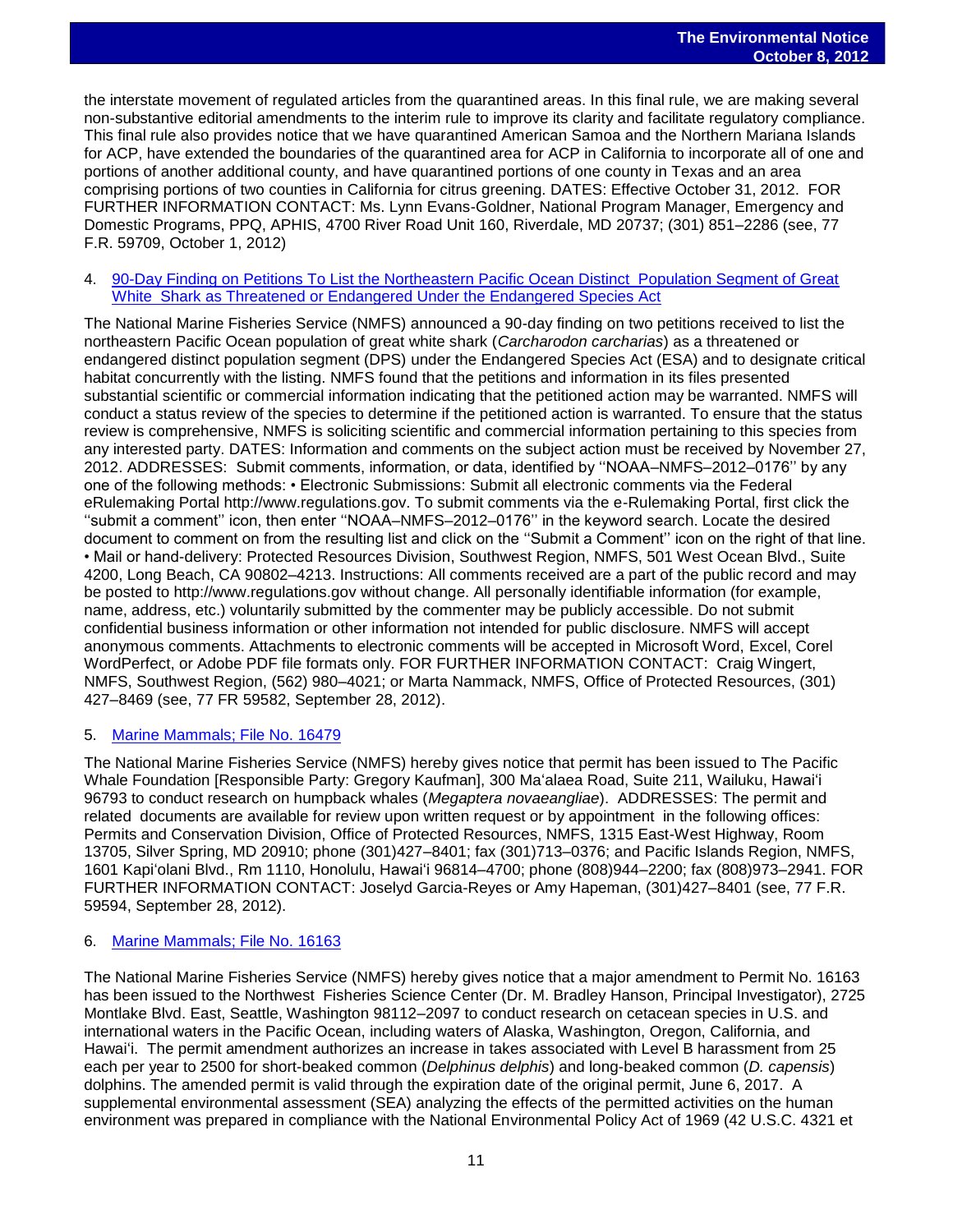seq.). Based on the analyses in the SEA, NMFS determined that issuance of the permit amendment would not significantly impact the quality of the human environment. ADDRESSES: The permit amendment and related documents are available for review upon written request or by appointment in the following offices: Permits and Conservation Division, Office of Protected Resources, NMFS, 1315 East-West Highway, Room 13705, Silver Spring, MD 20910; phone (301) 427–8401; fax (301) 713–0376; and Northwest Region, NMFS, 7600 Sand Point Way NE., BIN C15700, Bldg. 1, Seattle, WA 98115–0700; phone (206) 526–6150; fax (206) 526–6426. FOR FURTHER INFORMATION CONTACT: Joselyd Garcia-Reyes or Jennifer Skidmore, (301)427–8401 (see, 77 F.R. 59594, September 28, 2012).